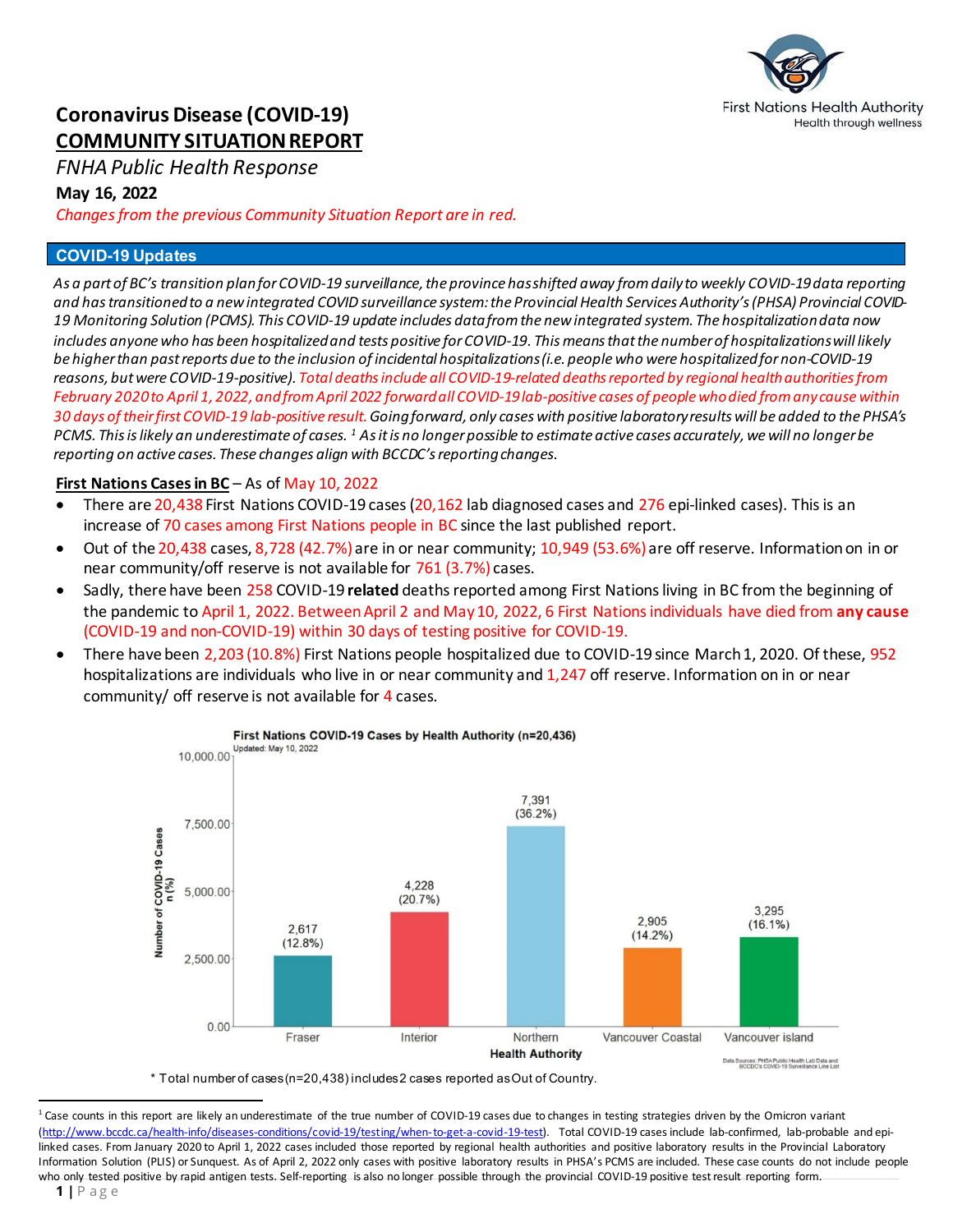| Regional Testing Data for the Past Week (May 4 - May 10, 2022) |  |  |  |  |
|----------------------------------------------------------------|--|--|--|--|
|----------------------------------------------------------------|--|--|--|--|

|                                                 | <b>Fraser Salish</b> | <b>Interior</b> | <b>Northern</b> | Vancouver<br>Coastal | <b>Vancouver</b><br><b>Island</b> | <b>Total</b><br>N(%) |
|-------------------------------------------------|----------------------|-----------------|-----------------|----------------------|-----------------------------------|----------------------|
| Total persons tested over the<br>pastweek       | 80 <sup>1</sup>      | 80              | 82              | 71                   | 75                                | 388                  |
| Percentage positivity (%) over<br>the past week | 10.0%                | 20.0%           | 30.5%           | 14.1%                | 16.0%                             | 18.3%                |

Epidemic curve for COVID-19 cases among First Nationsin BC by episode date, surveillance date (line) and health authority (coloured bars),<sup>a</sup> British Columbia February 23, 2020 (Week-9) – May 10, 2022 (Week-19, 2022\*) (n=20,438)



<sup>a</sup> Total COVID-19 cases include lab-confirmed, lab-probable and epi-linked cases. From January 2020 to April 1, 2022 cases included those reported by the health authorities and positive laboratory results in the PLIS or Sunquest. As of April 2, 2022, only cases with positive laboratory results in PHSA's PCMS are included (up to May 10, 2022). This epidemiological curve represents the weekly cases reported among First Nations in BC. The proportion of cases within each region is colour coded and the case counts each day are represented by the solid black line. The incidence per 100,000 are represented by the dotted line. Regions are represented in the diagram as: Fraser – Dark blue, Interior – Red, Northern – Light Blue, Vancouver Coastal – Orange, and Vancouver Island – Green.

\* Case information is not complete for May 2022. This information will be updated in subsequent reports.

# **Vaccine Distribution**

- As of May 10, more than 121,300 individuals 18+ years of age and more than 20,300 individuals aged 5-17 years have received at least one dose of a COVID-19 vaccine in First Nations communities, as well as outside of communities by regional health authorities. These individuals are First Nations people, as well as some non-First Nations people who were vaccinated in community. Of these individuals, more than 111,400 First Nations people 18+ years of age and more than 16,000 First Nations individuals 5-17 years old have received at least two doses. Of these individuals, more than 59,400 First Nations people 5+ years of age have received third doses.
- As of May 10, 84.7% of 18+ years and 79.6% of 5+ years status and status-eligible First Nations people in BC have received at least one dose of a COVID-19 vaccine.
- As of May 7, 2022, 91% (4,510,153) of eligible people five and older in BC have received their first dose of COVID-19 vaccine and 88% (4,36[2](#page-1-0),832) have received their second dose.<sup>2</sup>

<span id="page-1-0"></span> $\overline{a}$ <sup>2</sup> COVID-19 Regional Surveillance Dashboard <http://www.bccdc.ca/health-professionals/data-reports/covid-19-surveillance-dashboard> British Columbia COVID-19 Dashboar[d https://experience.arcgis.com/experience/a6f23959a8b14bfa989e3cda29297ded](https://experience.arcgis.com/experience/a6f23959a8b14bfa989e3cda29297ded)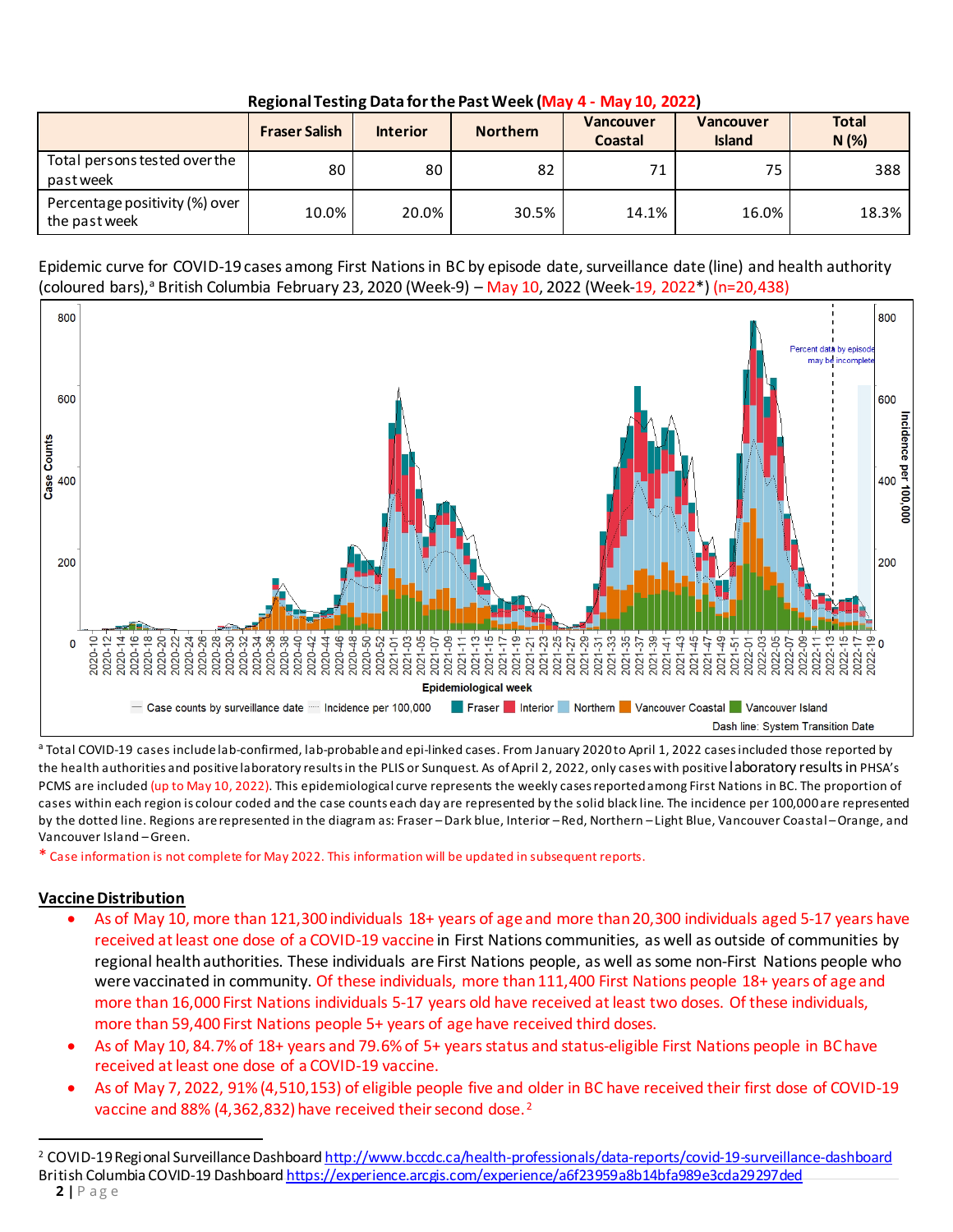### **First Nations COVID-19 Vaccination Coverage, by Health Authority**

Doses 1, 2 and 3 (PHSA e-form, PIR, dose 1= 121,166, dose 2= 111,490, dose 3= 53,513), 5+ years, up to May 10, 2022



\* Health authority information was not available for 2,187 clients for dose 1, 1,592 clients for dose 2 and 454 clients for dose 3. \*\*These analyses were only possible for status and status-eligible First Nations, and do not include non-status First Nations Please note that the coverage rates shown include 5-11 year olds and cannot be directly compared to previous rates for 12+ years as the total population eligible for vaccination is now larger.

### **First Nations COVID-19 Vaccination Coverage, by Age Group**

Doses 1, 2 and 3 (PHSA e-form, PIR, dose 1= 123,353, dose 2= 113,082, dose 3= 53,967), 5+ years, up to May 10, 2022



\* These analyses were only possible for status and status-eligible First Nations, and do not include non-status First Nations.

\*\* Please note that coverage rates are approximations and are capped at 100%.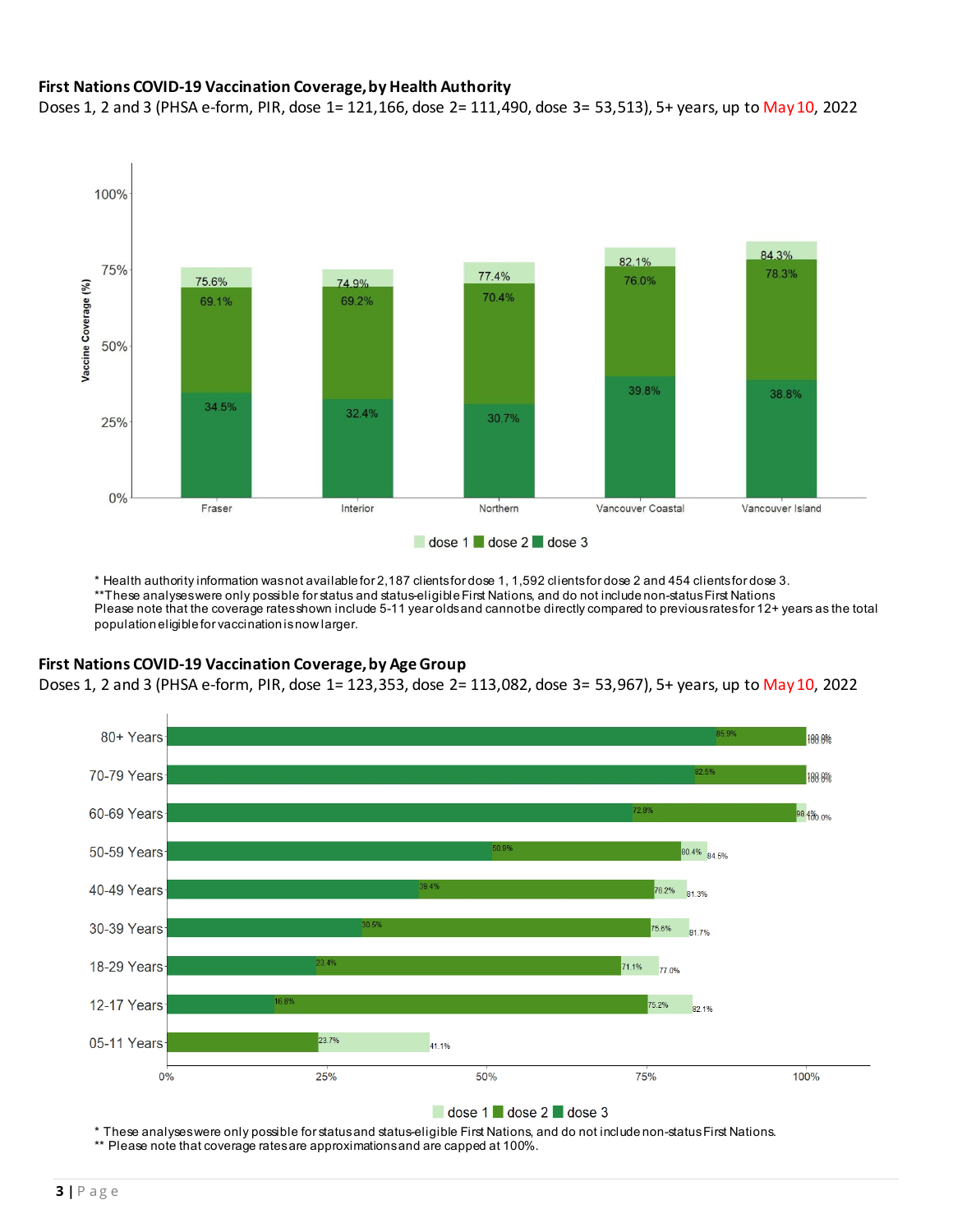### **Provincial COVID-19 Cases**

- Since the start of the pandemic, there have been 367,559 confirmed cases in BC, and 3,307 deaths from COVID-19 as of May 7, 2022
- As of May 12, 596 people were hospitalized and 54 were in critical care due to COVID-19



#### Reginal Breakdown of Total Number of COVID-19 Cases in BC (n=367,168)

\*Total number of cases (n=367,559) include 391 cases reported as "Out of Canada" residents. Above figure provides regional distribution of COVID-19 cases (n=367,168) reported as BC residents.

#### A geographic distribution of COVID-19 by Local Health Area can be found [here.](http://www.bccdc.ca/Health-Info-Site/Documents/COVID-19_LHA_Maps/covid19_lha_20220501_20220507.pdf)

#### **First Nations Community Statistics from Indigenous Services Canada (May 12, 2022):**

Access Restrictions: 128 (same) Band Offices Inaccessible: 83 (same)

Security Checkpoints: 66 (same) State of Local Emergency: 46 (same) EOC Activations: 119 (same)

#### **FNHA Resources and Supports**

#### **Information for First Nations individuals**

Visit[: https://www.fnha.ca/what-we-do/communicable-disease-control/coronavirus/public](https://www.fnha.ca/what-we-do/communicable-disease-control/coronavirus/public) to find out more including information o[n COVID-19 vaccines,](https://www.fnha.ca/what-we-do/communicable-disease-control/coronavirus/covid-19-vaccine) [self-isolation,](https://www.fnha.ca/what-we-do/communicable-disease-control/coronavirus/i-have-covid-19) [testing and symptoms,](https://www.fnha.ca/what-we-do/communicable-disease-control/coronavirus/covid-19-testing) medical support including [First Nations Virtual](https://www.fnha.ca/what-we-do/ehealth/virtual-doctor-of-the-day)  [Doctor of the Day service,](https://www.fnha.ca/what-we-do/ehealth/virtual-doctor-of-the-day) and [mental health and cultural supports](https://www.fnha.ca/what-we-do/mental-wellness-and-substance-use/mental-health-and-wellness-supports) 

#### **[Information for community leaders](https://www.fnha.ca/what-we-do/communicable-disease-control/coronavirus/community-leaders)**

Visit[: https://www.fnha.ca/what-we-do/communicable-disease-control/coronavirus/community-leaders](https://www.fnha.ca/what-we-do/communicable-disease-control/coronavirus/community-leaders) to find out more including information on COVID-19 vaccines, past COVID-19 Community Situation Reports, support and funding, resumption of services, personal protective equipment, and Health Benefits

#### **Resources for health professionals**

Visit[: https://www.fnha.ca/what-we-do/communicable-disease-control/coronavirus/health-professionals](https://www.fnha.ca/what-we-do/communicable-disease-control/coronavirus/health-professionals) to find out more including information on COVID-19 management, COVID-19 vaccines, infection prevention and control, personal protective equipment, and nursing practice